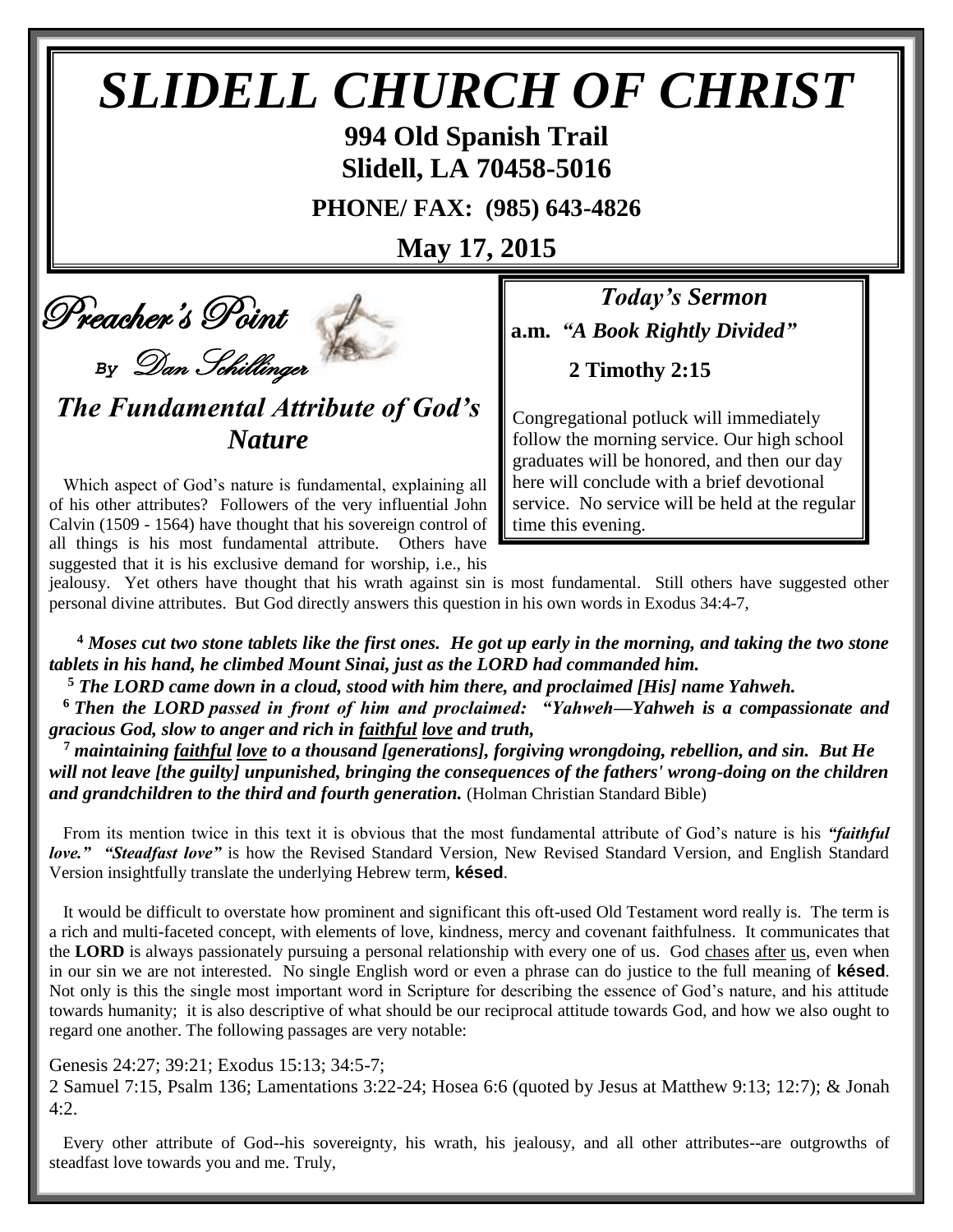*The steadfast love of the LORD never ceases; his mercies never come to an end; they are new every morning; great is your faithfulness. "The LORD is my portion," says my soul, "therefore I will hope in him."* (Lamentations 3:22-24)

## **Welcome Visitors**

**We are pleased to have the opportunity to welcome you to our service. We think you will find our congregation family to be one that enthusiastically embraces newcomers and warmly welcomes them into our fellowship. We hope you feel right at home as you join us in worship, praise and thanksgiving.**



## **Plan to Attend … TODAY!!**

A congregational potluck in our Fellowship Hall honoring our 2015 Graduating Seniors will be held **today**, Sunday, May 17, following the morning service. Let's show these young people how much we appreciate them and their accomplishments. Our seniors are:

> **Lauren Beard / Slidell High School Luis Vargas / Northshore High School**

#### **Please stay after our morning service for this special event!!**

\* \* \* \*

### **Congratulations, College Graduates!**



**Whitney Evans** graduated yesterday with a Master's Degree in Hospital Administration from Tulane University.

**Kristen Nicole Myers** graduated Thursday with a Master of Science in Occupational Therapy from the LSU Sciences Center on Thursday.

## "*REMEMBER IN PRAYER & ENCOURAGE"*

With Visits, Calls, & Cards

 **The earthquake victims in Nepal,** struck now a second time.

 **Zac Steele** - chemotherapy treatments, this time for malignancy in one of his hips.

**Claudia Molina** - had neck surgery Monday, and is recovering well, and is also still healing from a bone in her mouth being exposed.

**Casey family** - has returned from helping Scot's mom following her surgery in Charlotte, SC.

**Shirley Ervin** - healing from a recent bout of pneumonia in her right lung.

 **Jean Cook** - having heart health issues.

 **Kenneth Hays** - (brother of Johnny Hays, an elder at the Picayune church) - lost part of his foot to diabetes, and is now in rehab in Covington.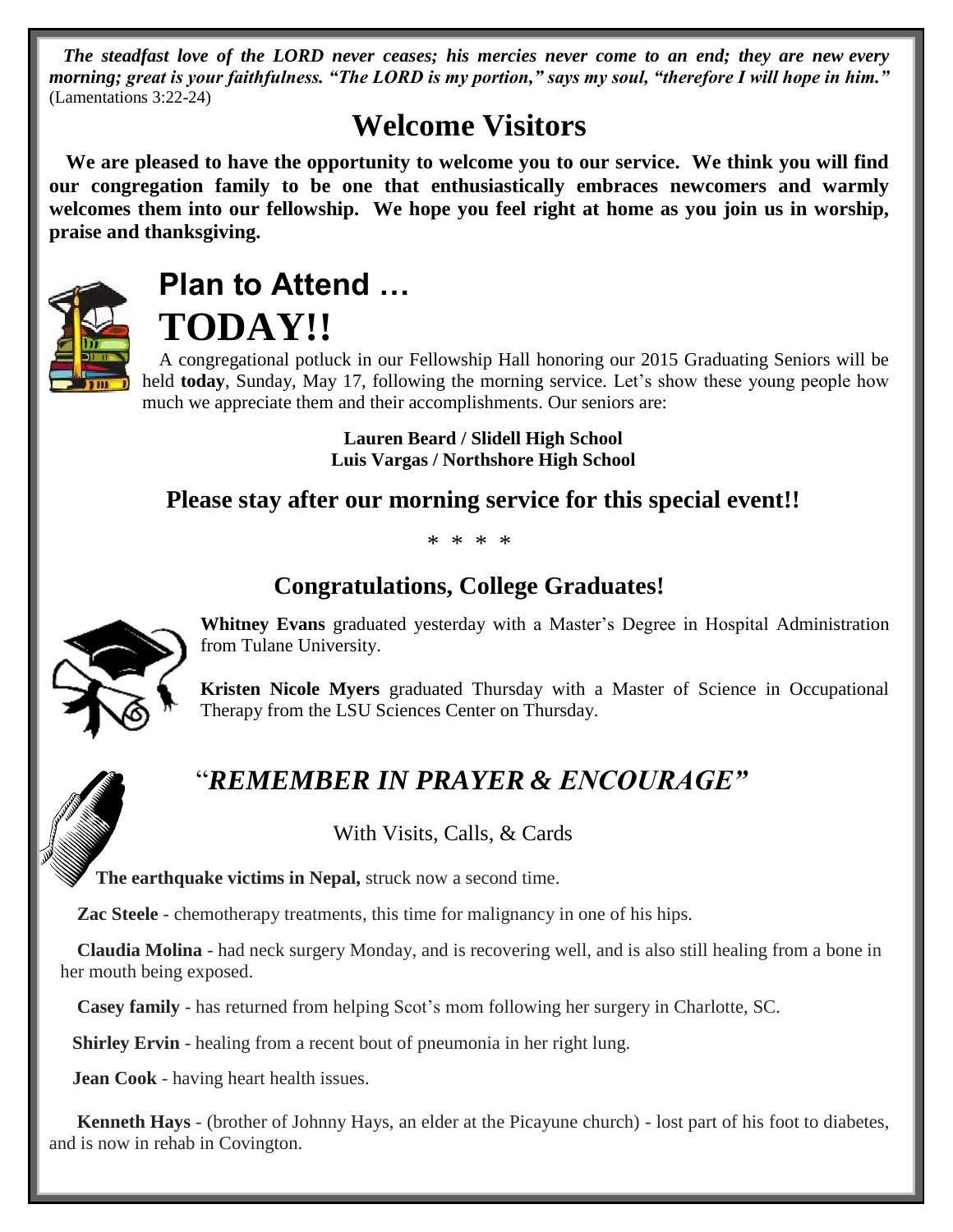**Bobby Leonard** - had a MRI done on Thursday for kidney trouble.

 **Dave Esco** (brother-in-law of Courtney) - had a procedure done on his leg arteries on Friday.

 **Rosemary Tate** (of Picayune, friend of the Fowlers.) - has stomach colitis and a degraded immune system.

 **Clara Leonard** - suffering from diverticulitis and a bruised arm.

 **Teresa Moragne** - suffering from low blood pressure, and dizzy spells and a sinus infection.

**Kate McDonald** - thanksgiving that she has recovered from her recent sinus infection.

 **Margaret Schillinger** - although improving, she is still suffering from sinus congestion and associated symptoms. She is seeing her doctor again tomorrow.

**Tammy Kinsey** (Debbie's daughter) - diagnosed with lupus, and an allergy to the sun.

 **Bubby and Lacie Lawrence** (Gerald & Claud-ia's grandchildren) - pray for improvement in managing their diabetes.

 **Bob Hood** (husband of Jesse Fowler's niece; a young man living in Granada, MS) - has cancerous knots in his skin.

 **Judy Fowler** (wife of Jesse Fowler's brother) undergoing medical tests.

 **Candie Smith** (wife of a coworkers of Dorsie Jones) - diagnosed with final-stage cancer.

**Paul Moragne, Jr.** - awaiting diagnosis from a cluster of symptoms: partial loss of motor control, migraine headaches, and fluid behind his ear.

 **Kaitlyn McDonald** (Kate's daughter) - Congratulations! She passed her recent teaching praxis and already has a job.

 **Anna Jones** (Mr. Dale's daughter) - a previously scheduled surgery has been canceled, and she is looking now for a different option.

**Phyllis Tansil** - for lasting relief from her chronic back pain.

 **Elena Castenada** (niece of Paul & Teresa Moragne) - age one, has brain damage from an unknown cause.

 **George Roig** - foot injured when a piece of steel gel upon it.

**James Roig** (son of George & Fairie Roig) - dealing with the decline and imminent passing of grandmother, Nemie Anna Dunn.

**The Acker family** - bereaved at the recent death of **Alfansazia Acker**.

 **David McConnell** (nephew Fairie Roig) - has back surgery scheduled in Oklahoma on May 18.

**Irvin Briant, Sr.** (Gregory Briant's dad) struggling to regain better health in a special-needs hospital in Covington.

**Irvin Briant, Jr.** (Gregory Briant's brother) - has become weaker and less coherent.

**Sharon Honore** (Anita Briant's sister) - being treated for cancer at M.D. Anderson Hospital in Houston.

**Alexis Leonard** - suffering a hurt knee.

**Colton Roig** - for his faith-walk with the Lord.